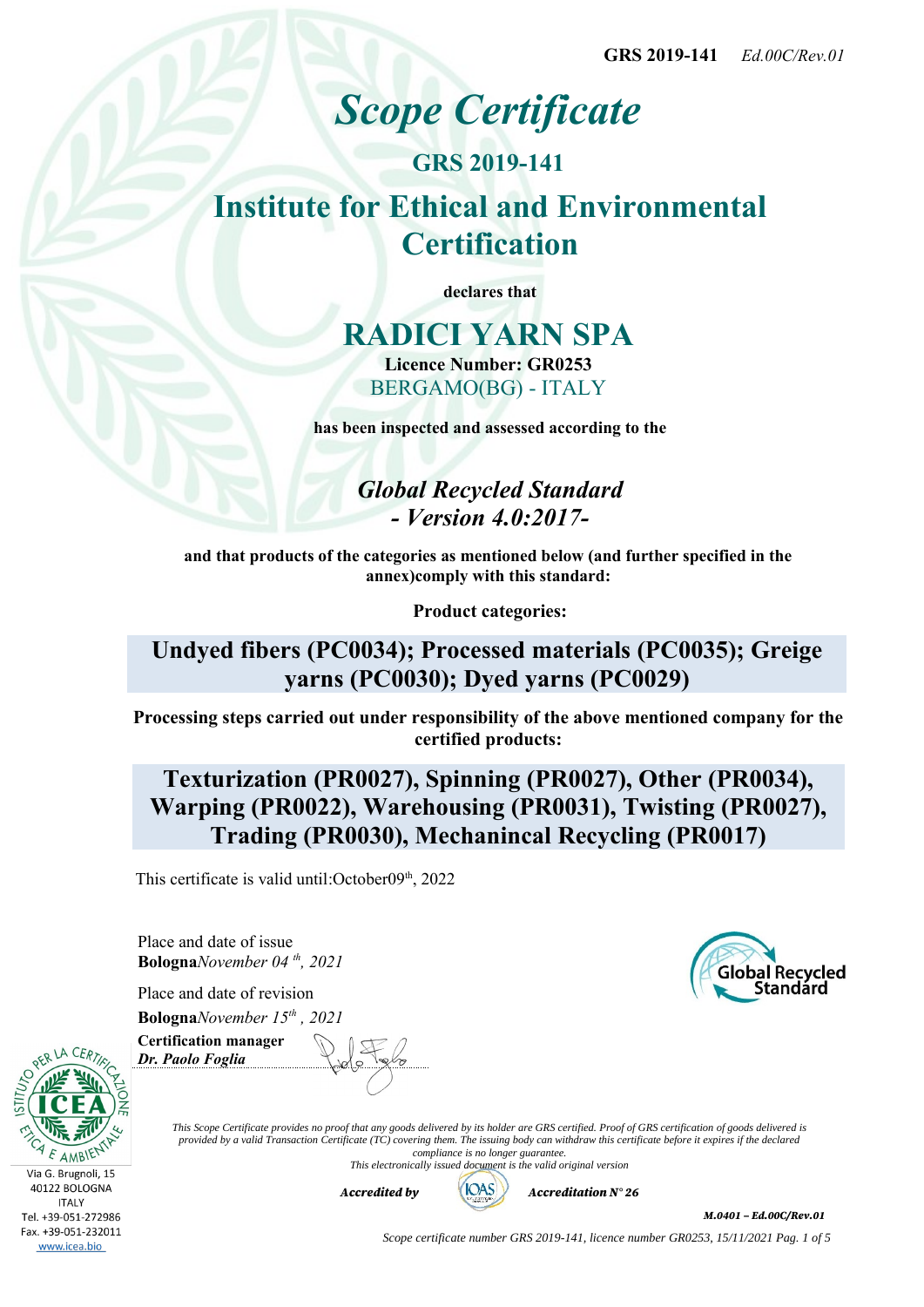**GRS 2019-141** *Ed.00C/Rev.01*

*Certified entity:* **RADICI YARN SPA**

**Global Recycled Standard**

**Annex to certificate no.: GRS 2019-141**

In specific the certificate covers the following products:

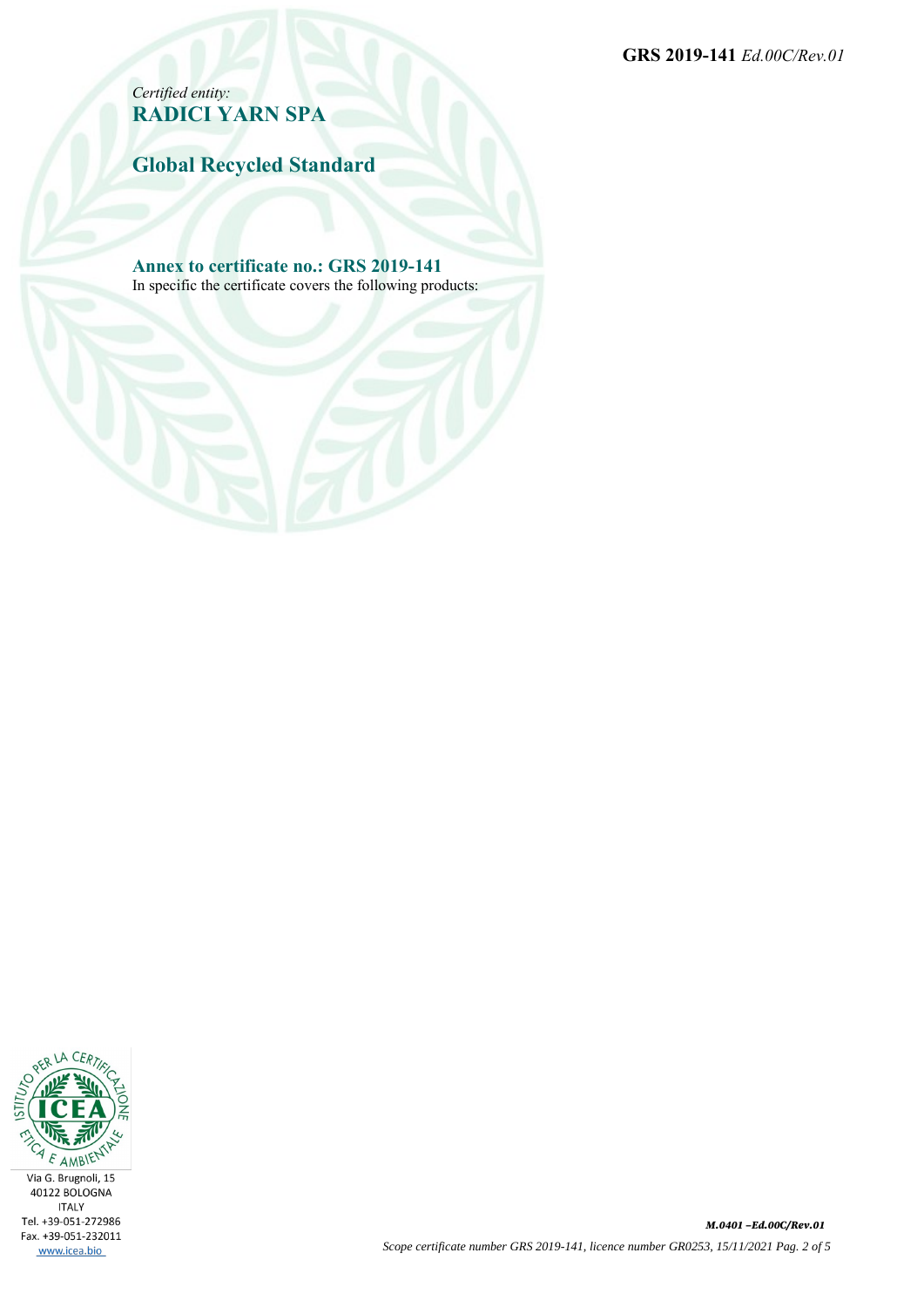| <b>Products</b>                 |                                                     | <b>Material Composition</b>                                                         |                    | Label grade                        |
|---------------------------------|-----------------------------------------------------|-------------------------------------------------------------------------------------|--------------------|------------------------------------|
| Category                        | Product details                                     | Fibre                                                                               | $\%$               |                                    |
| Undyed fibers (PC0034)          | Staple fibers (Staple fibres<br>PD0079)             | *Polyamid (RM0184) (Pre-<br>consumer)                                               | 100                | <b>GRS</b> Certified               |
| Processed materials<br>(PC0035) | Chips (pellets) (Chips<br>(pellets) PD0085) [Chips] | *Polyamid (RM0184) (Pre-<br>consumer)                                               | 100                | <b>GRS</b> Certified               |
| Greige yarns (PC0030)           | Filament (Filament PD0069)                          | *Polyamid (RM0184) (Pre-<br>consumer)                                               | 100                | GRS certified                      |
| Greige yarns (PC0030)           | Filament (Filament PD0069)                          | Polyamid (RM0182)<br>*Polyamid (RM0184) (Pre-<br>consumer)                          | 30<br>70           | Made with 70%<br>recycled material |
| Greige yarns (PC0030)           | Filament (Filament PD0069)                          | Polyamid (RM0182)<br>*Polyamid (RM0184) (Pre-<br>consumer)<br>Other Fibres (RM0262) | 20<br>70<br>10     | Made with 70%<br>recycled material |
| Greige yarns (PC0030)           | Filament (Filament PD0069)                          | *Polyamid (RM0184) (Pre-<br>consumer)                                               | 100                | <b>GRS</b> Certified               |
| Greige yarns (PC0030)           | Filament (Filament PD0069)                          | Polyamid (RM0182)<br>*Polyamid (RM0184) (Pre-<br>consumer)                          | 30<br>70           | Made with 70%<br>recycled material |
| Greige yarns (PC0030)           | Filament (Filament PD0069)                          | Polyamid (RM0182)<br>*Polyamid (RM0184) (Pre-<br>consumer)<br>Other Fibres (RM0262) | $20\,$<br>70<br>10 | Made with 70%<br>recycled material |
| Greige yarns (PC0030)           | Filament (Filament PD0069)                          | Polyamid (RM0182)<br>Other (RM0262)                                                 | 90<br>10           | Made with 90%<br>recycled material |
| Greige yarns (PC0030)           | Filament (Filament PD0069)                          | Polyamid (RM0182)<br>Polyester (RM0186)                                             | 50<br>50           | Made with 50%<br>recycled material |
| Undyed fibers (PC0034)          | Staple fibers (Staple fibres<br>PD0079) [Tow]       | *Polyamid (RM0184) (Pre-<br>consumer)                                               | 100                | <b>GRS</b> Certified               |
| Dyed yarns (PC0029)             | Filament (Filament PD0069)                          | *Polyamid (RM0184) (Pre-<br>consumer)<br>Polyamid (RM0182)<br>Other (RM0262)        | $70\,$<br>20<br>10 | Made with 70%<br>recycled material |
| Dyed yarns (PC0029)             | Filament (Filament PD0069)                          | *Polyamid (RM0184) (Pre-<br>consumer)<br>Polyamid (RM0182)                          | 90<br>10           | Made with 90%<br>recycled material |
| Greige yarns (PC0030)           | Filament (Filament PD0069)<br>[FILO CONTINUO PET]   | *Polyester (RM0313)<br>(Post-consumer)<br>Polyester (RM0186)                        | 85<br>15           | Made with 85%<br>recycled material |
| Greige yarns (PC0030)           | Filament (Filament PD0069)<br>[FILO CONTINUO PET]   | *Polyester (RM0313)<br>(Post-consumer)<br>Polyester (RM0186)                        | 90<br>10           | Made with 90%<br>recycled material |
| Greige yarns (PC0030)           | Filament (Filament PD0069)<br>[FILO CONTINUO PET]   | *Polyester (RM0313)<br>(Post-consumer)<br>Polyester (RM0186)                        | 95<br>5            | GRS certified                      |
| Greige yarns (PC0030)           | Filament (Filament PD0069)<br>[FILO CONTINUO PET]   | *Polyester (RM0313)<br>(Post-consumer)                                              | 100                | GRS certified                      |

\* from recycled material



40122 BOLOGNA **ITALY** Tel. +39-051-272986 Fax. +39-051-232011 www.icea.bio

Place and date of issue **Bologna***November 04 th, 2021*

Place and date of revision

**Bologna***November 15th , 2021* **Certification manager** ( င

∕≈



*M.0401 –Ed.00C/Rev.01 Scope certificate number GRS 2019-141, licence number GR0253, 15/11/2021 Pag. 3 of 5*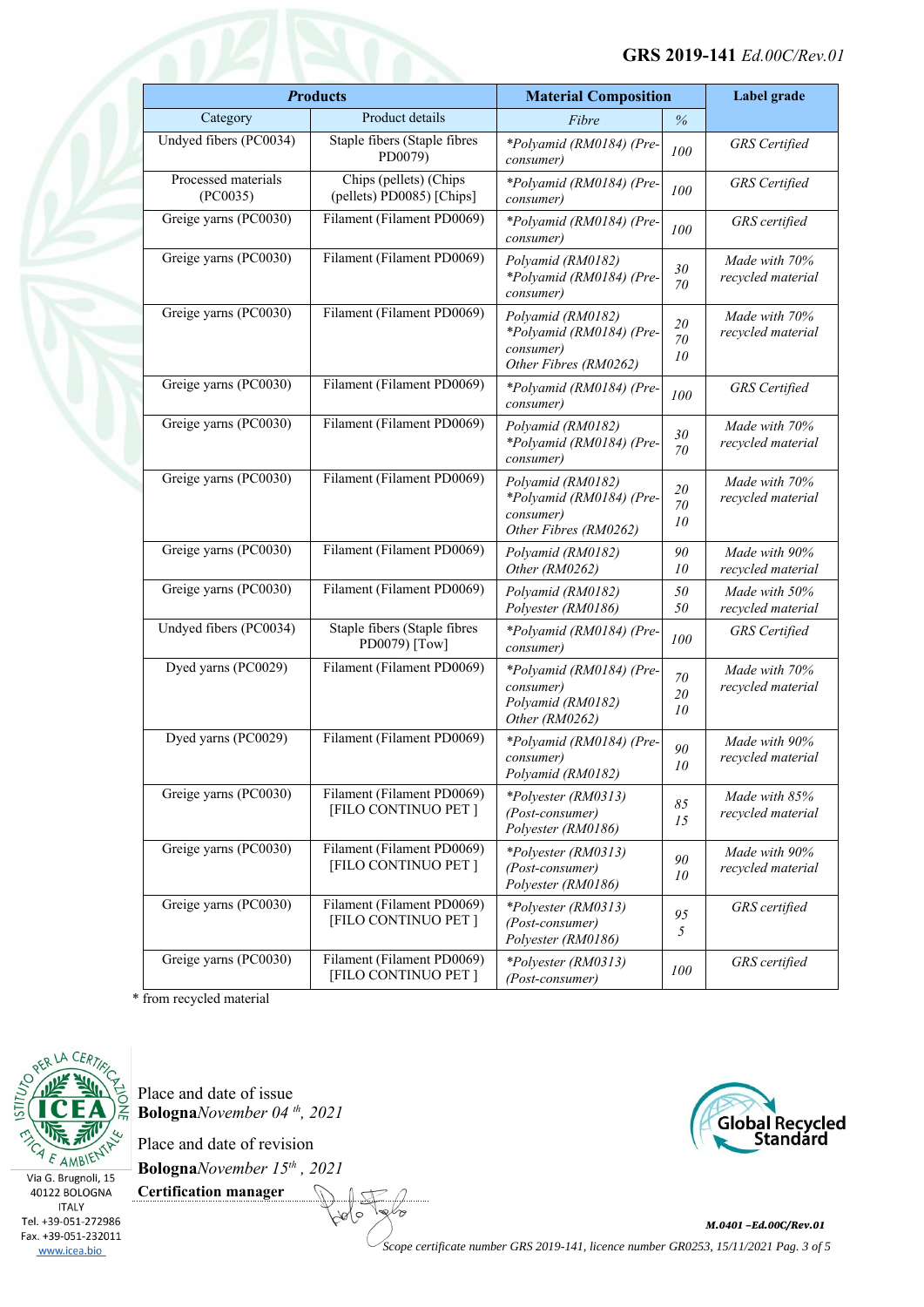**GRS 2019-141** *Ed.00C/Rev.01*



![](_page_3_Picture_2.jpeg)